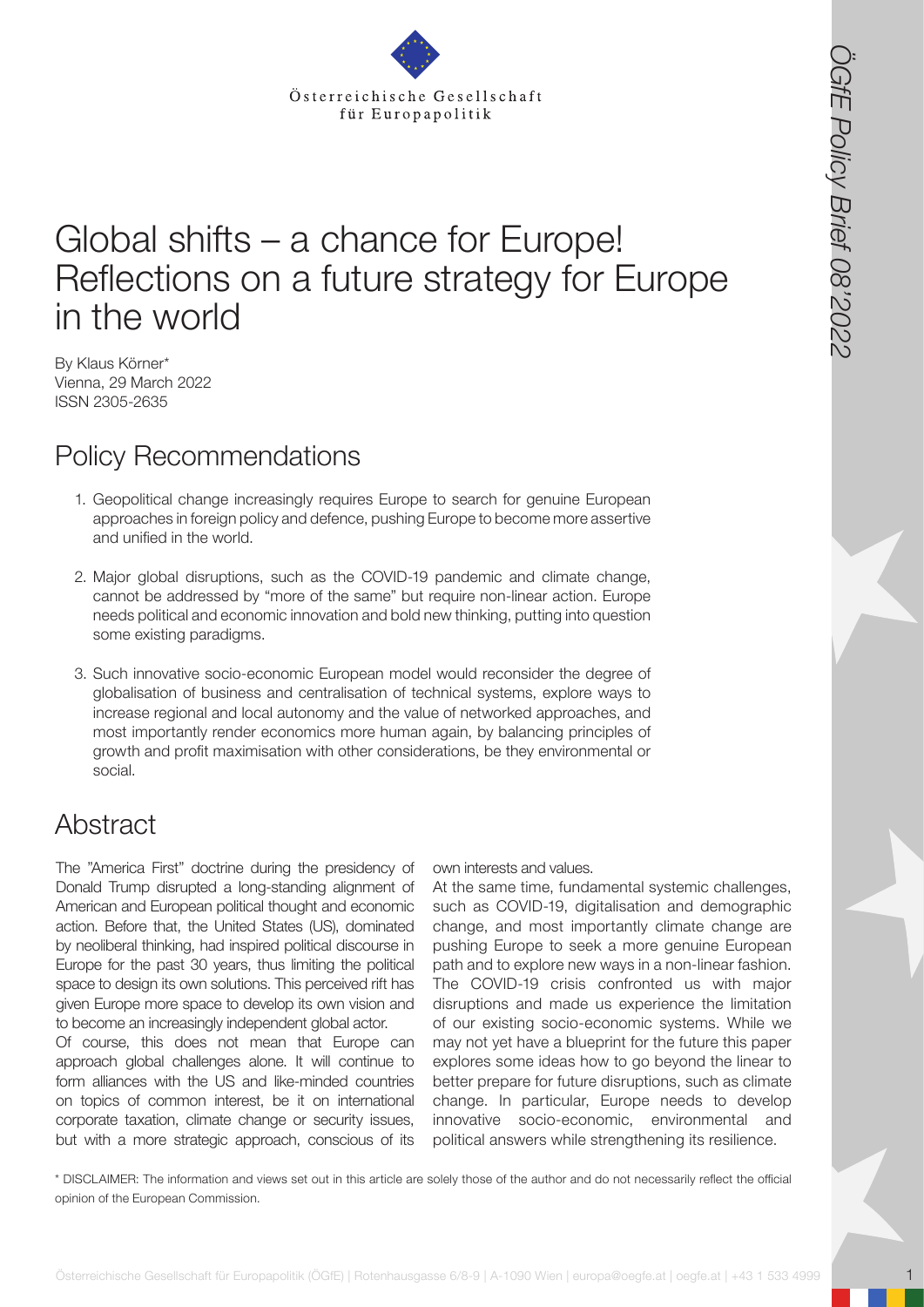

# Global shifts – a chance for Europe! Reflections on a future strategy for Europe in the world

#### 1. US disengagement – an opportunity or a threat?

2 Solen Control in the Control in the Control in the Control in the Control in the Control in the Control in the Control in the Control in the Control in the Control in the Control in the Control in the Control in the Cont Donald Trump had aligned foreign policy and international relations of the United States (US) under the slogan "America First", concentrating on a limited number of key projects<sup>1</sup>. Favouring more impulsive and unpredictable political action and widely ignoring global challenges like COVID-19 or climate change, Trump offended many allies with his "America First" doctrine. While President Joe Biden's approach is more conciliatory and multilateral, for instance when organising a Summit on Democracy aimed at strengthening the selfassurance of the "West" and offering a successful counter model to authoritarian regimes, he remains nevertheless distanced from Europe and equally focused on US interest, as demonstrated lately in Afghanistan. In the US, trying to mend the domestic rift between Democrats and Republicans absorbs a lot of attention and energy. Internationally, Biden tries to reorient American foreign policy towards the "important" issues and players as he sees it, especially around Asia and China. Attention to Europe and the Middle East is rather by default than by design. It is true that the Russia-Ukraine war at least temporarily re-establishes the transatlantic axis, reinforcing the ties between the EU and the US on a wide range of security and policy priorities, as well as with NATO. However, in the long-term it remains to be seen whether this will lead to a lasting shift of US foreign policy attention.

*"It is true that the Russia-Ukraine war at least temporarily re-establishes the transatlantic axis, reinforcing the ties between the EU and the US on a wide range of security and policy priorities, as well as with NATO."* 

**In any case, Europe`s perception of US policy has suffered greatly under Trump.**  With his approach towards truth and democracy and especially after the right-wing storm on the Capitol, America's attractiveness as a reference for democracy and governance took a hard hit.

**In the long-term, it called into question the US model as a sole and attractive reference.** After the breakdown of Communism, much of economic thinking consisted of variations of US inspired freemarket capitalism as the winning formula across the world. Under US hegemony, these paradigmatic assumptions were shared around the globe by the political, economic and intellectual elites and ultimately paved the way for globalisation. While globalisation has led to unprecedented economic growth, it has also increased inequality at a scale unseen to date, with little responsibility towards the losers of globalisation and the planet as such. Globalisation has left its deep mark on European society with European countries' "real politics" increasingly evolving beyond their long-time political culture and socio-economic model. Free trade, globally integrated value chains, increasing social gaps and ever-growing consumption were the result of disequilibria in factor conditions also in Europe. **Due to the recent policy developments in the US described before, this is now changing. The "American model" which was a reference for the 20th century seems to have lost its appeal for the 21st century.**

Biden's withdrawal from Afghanistan not only confirmed the US approach to go it alone but also its readiness to leave allies eventually behind. The way AUKAS<sup>2</sup> was set up confirmed such a sentiment.

<sup>1)</sup> For instance, constructing a wall on the Mexican border or openly confronting China.

<sup>2)</sup> France and Australia had signed a substantial defense deal in 2016 that was dismantled by setting up AUKUS, a security pact between Australia the UK and the US. All four countries are members of NATO.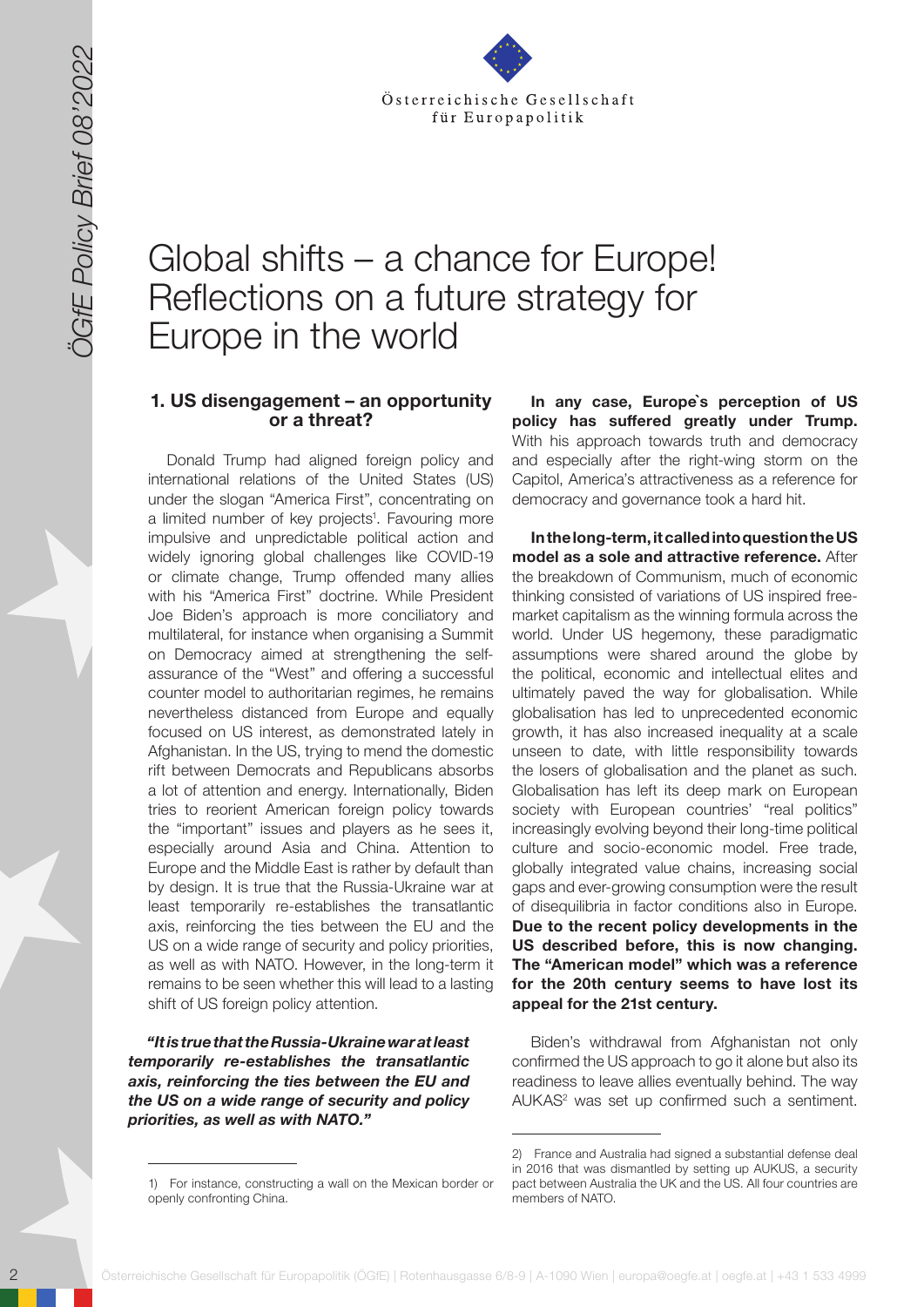

Failed nation building in Afghanistan further weakened the appeal of the US foreign policy. All this has wide-reaching consequences beyond the immediate policy impact, also for Europe.

In the short-term, it resulted in concrete action undertaken at several levels:

- First, **member states of the European Union (EU) increased spending for the North Atlantic Treaty Organization (NATO) and for security and defence**  in general, including cyber security. Over time, stronger common European defence capabilities might even help to strengthen the European identity of citizens. While it has been a challenge for decades to make Europeans and their governments readily accept deeper European cooperation and engagement in the fields of security and defence for decades, the current Russia-Ukraine war has radically changed such long-held convictions.
- Second, despite US pressure, **the EU diversified its relations and engaged on a Comprehensive Agreement on Investment (CAI) with China.** The EU has a rather complex relationship with China, who is considered at the same time a negotiation and cooperation partner, an economic competitor and a systemic rival. This asks for a constant rebalancing of the relationship.
- Third, **Europe seeks to develop more economic independence.** COVID-19 has exposed both the vulnerability of value chains as well as their strategic risk related to key products. This concerned during the pandemic issues like the production of face masks but also vaccines and medication. At the same time production systems, relying on just in time delivery, exposed their limited resilience to asymmetric shocks caused for instance through natural disasters. The current conflict with Russia underpins the importance of a stronger independence, especially in the field

of energy but also in other vital areas, such as food supply and agriculture. Resilience starts to become a key quest.

• Fourth, **European Foreign policy moved towards strategic autonomy.** While remaining a concept still to be developed in more detail, it signals the will of the EU member states and institutions to carve out a strategic role in foreign policy beyond a merely transatlantic orientation. EU institutions and member states increasingly search for a shared vision about the EU's political, economic and technological global position based on values and interest. This will allow forging variable partnerships and navigating an increasingly bi- and multipolar world. For the EU having a clear understanding of its values and vision, and constantly balancing them in view of a changing reality is a prerequisite for a stronger role in the world. Again, the Russia-Ukraine war is a game changer in this respect.

*"The American dream, which inspired the European political post-war discourse, is shaken strongly and the US political two-party system seems paralysed."* 

**Control is the Gestion and Control is the Gestion and Control is the Gesellschaft for the Gestion and Control is the Gestion and Control is the Gestion and Control is the Gestion and Control is the Gestion and Control is Looking around globally, there are currently no real positive system references.** The American dream, which inspired the European political post-war discourse, is shaken strongly and the US political two-party system seems paralysed. Japan, the reference of the 1980s, has never recovered from its great economic and political crisis. China's economic and political path combining growth with heavy control through a central authoritarian regime is not inviting, even though China seems to have mastered the COVID-19 challenge more effectively with little economic loss. Russia is militarily strong with a crucial nuclear arsenal and remains an important neighbour in Europe, but with a high degree of inequality of its population, prevailing corruption, and an aggressive authoritarian regime. Sanctions imposed in the context of its current war are likely to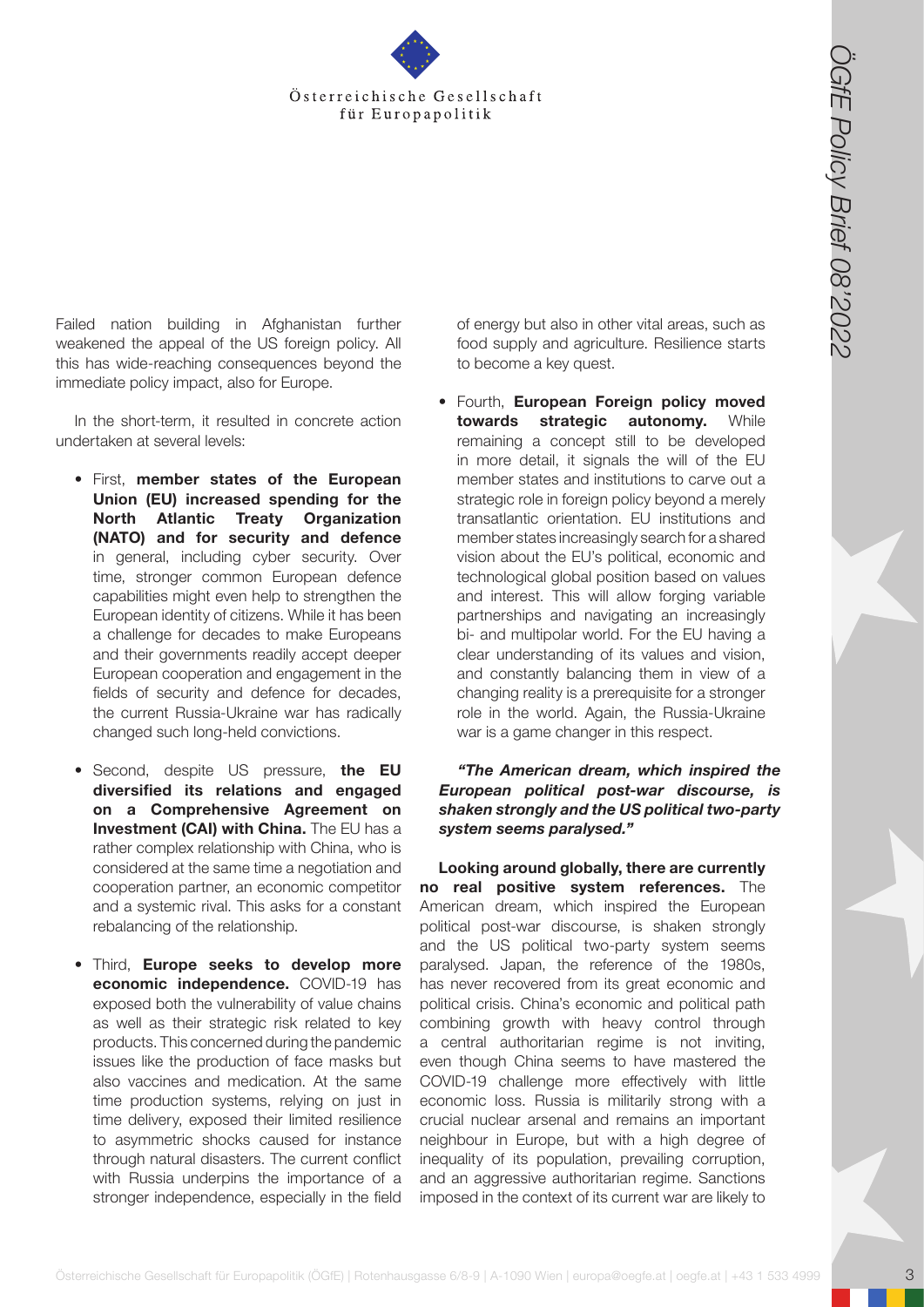

cripple its economy for a long time to come and to further exacerbate all the other characteristics. The major forces in South America, Argentina and Brazil continue to face economic and social woes. The African continent generally does not progress and remains marred by conflicts, corruption, poverty and famine triggering among others migration. **The lack of attractive international references should encourage Europe to further define its own genuine path.**

#### *"The COVID-19 crisis underscored the need for economic, social and technological change to become more resilient."*

**One can argue that US disengagement under Trump has been an opportunity rather than a threat.** It provides Europe more space to start developing its own socio-economic reference model. The COVID-19 crisis underscored the need for economic, social and technological change to become more resilient. The EU (green) climate and digital orientation reflects this. The so-called twin transition, digital and green, orients policies at EU but also at member states` level. Looking at its history Europe has many inspiring references to develop the European model more forcefully, resilient and distinct of others, but all these can only be a starting point for reflection as they were suitable answers to historic challenges.

### **2. Linear is not an option any longer – learning from COVID-19 will prepare us for the future**

COVID-19 has led to deep disruptions across the world and radically called into question long-held beliefs and habits at all levels. It also exposed the limits of short-termism in politics to address longterm complex challenges.

**The crisis showed the limits of globalisation, just-in-time delivery and of certain social behaviour.** Global supply chains, manufacturing concentrated in few countries and in singular large operations – as efficient as they were before –

turned into critical bottlenecks. Items like medical facemasks could suddenly become valuable but so could the availability of containers, raw materials, microchips, and semi-finished products. In the longterm unsustainable production and consumption models which have spread across the world are now under review. Politics and business identify critical industries and sectors; reflect on regional and local stock keeping and on reviewing just-intime production. Different concepts like re-shoring, re-industrialisation, keeping strategic reserves, and defining strategic investments (for instance to ban foreign investment in critical infrastructure in particular for Chinese enterprises) have emerged.

#### *"This allowed us to experience positive and negative aspects of digitalisation, including the wealth divide and grossly asymmetrical opportunities and challenges in our societies."*

4 October 1998 Control to the control to the control to the control to the control to the control to the control to the control to the control to the control to the control to the control to the control of the control of t **With mobility severely constrained due to COVID-19, an unprecedented move towards digital took place which changed the way in**  which we interact as a society. Home office became the norm during the pandemic, wherever possible work was carried out virtually and business travel was replaced by on-line conferences. This allowed us to experience positive and negative aspects of digitalisation, including the wealth divide and grossly asymmetrical opportunities and challenges in our societies. Availability of space, digital equipment and of caring obligations increased important social differentiation. While having the opportunity to work from home was generally an advantage, it could turn into a nightmare with small children, limited space and home schooling.

#### *"The degree of individual freedom we have learned to enjoy can only continue in the future when coupled with a heightened sense of responsibility."*

**At the same time, the pandemic created a laboratory to observe not only negative but also positive effects.** Social interaction became a focus again. Suddenly well-being and caring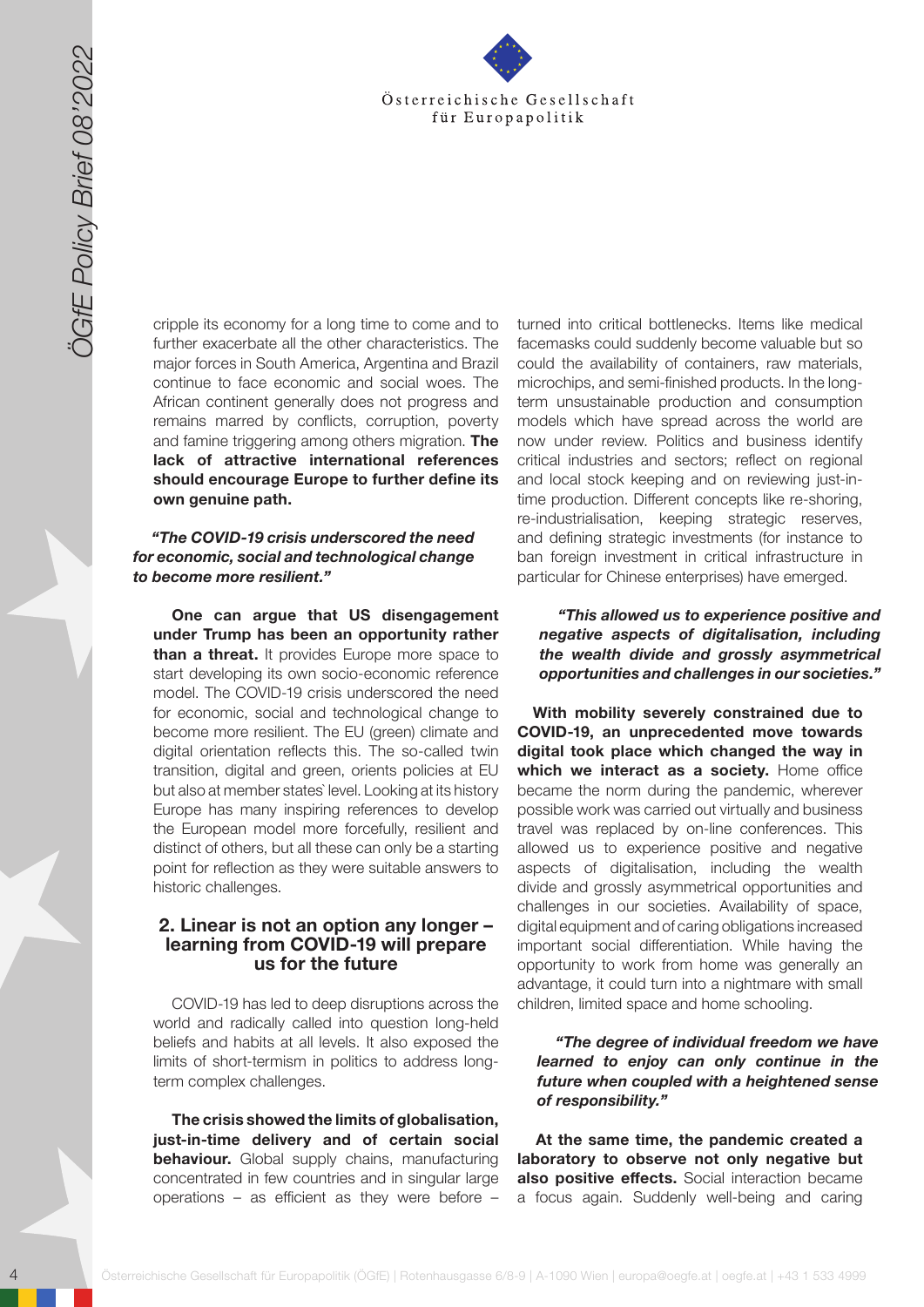

for each other became major important issues to replace partially individualism and consumption. International mobility and living across borders and continents have reduced over time the sense of being embedded locally and belonging to a local community. At the same time, freedom took prevalence over individual self-constraint, including for business and political leaders. In the build up to the last financial crisis, we could observe greed and profit maximisation of a few at the expense of society at large, reaching a new peak. Corporate social responsibility and other countermeasures developed after the 2008 financial crisis hardly balanced this. COVID-19 provides a training ground to increase personal responsibility. The degree of individual freedom we have learned to enjoy can only continue in the future when coupled with a heightened sense of responsibility.

**Overall, the COVID-19 crisis clearly made us aware that linear solutions do not work any longer, when faced with fundamental disruptive and systemic shocks. Resilience is now a goal on the political agenda**. For the sake of this paper, I would like to define resilience simply as the capacity to confront successfully asymmetric shocks in a way that systems learn and become stronger. We need to expect in the future much more often unannounced global systemic shocks, besides regional and local ones. These events pose challenges to humanity and they will require "nonlinear" solutions. The experiences gained during the COVID-19 crisis may enrich policy options for the future and help to strengthen systems to confront more successfully other long-term and complex challenges like climate change, environmental degradation and digitalisation.

#### *"However, COVID-19 has also demonstrated how radically humanity can adapt."*

**Climate change and global warming are increasingly starting to show with unusual weather patterns.** The US but also Europe has been particularly exposed 2020 and 2021. Less

rain and snow but stronger and more devastating storms and flooding combined with droughts and widespread fires call for bold action. Changes in weather pattern hit agriculture particularly strong, but can also disrupt transport patterns and electricity, the lifeblood of our society. Combined with a continued strong global population growth these factors would not allow continuing with global production and consumption pattern in a linear fashion. Agricultural production might hardly be sufficient to supply all in abundance. These issues link also to migration and security at large with very complex global root courses that need to be addressed. One can expect even more devastating local and regional disruption. However, COVID-19 has also demonstrated how radically humanity can adapt.

**Osterreichische Gesellschaft für Europapolitik (OGfernolitik (CGfE) | Rotenhausgasse 6/8-9 | A-1090 Wien | Rotenhausgasse 6/8-9 | A-1090 Wien | A-1090 Wien | europa content at the state of the state of the state of the st In addition, the socio-economic sphere requires bold and non-linear action.** During the last decades, an increasing share of the economic activity in the financial sector became decoupled from the real economy. Liquid capital markets can finance and speed up technological and digital progress. This includes large-scale automation, also in the form of Artificial Intelligence. While long-term effects are hard to predict the current work force might be partially replaced by automation, making it a more difficult to generate enough income for all citizens. Ways of taxation and the attribution of social rights and obligations will need to be adapted to the new realities beyond the current efforts. Early and bold action could contribute to the resilience of the European social system. This could include searching more determined to close traditional loopholes in taxation, considering adequate ways of taxing digitally created value added and global activity of corporations at sufficient level. While various fragmented and sometimes limited initiatives are already ongoing in the EU and globally, more of grand thinking and less tinkering are needed to address effectively the root causes.

**Fundamental technological disruption is about to radically change how we work and how we live.** COVID-19 and especially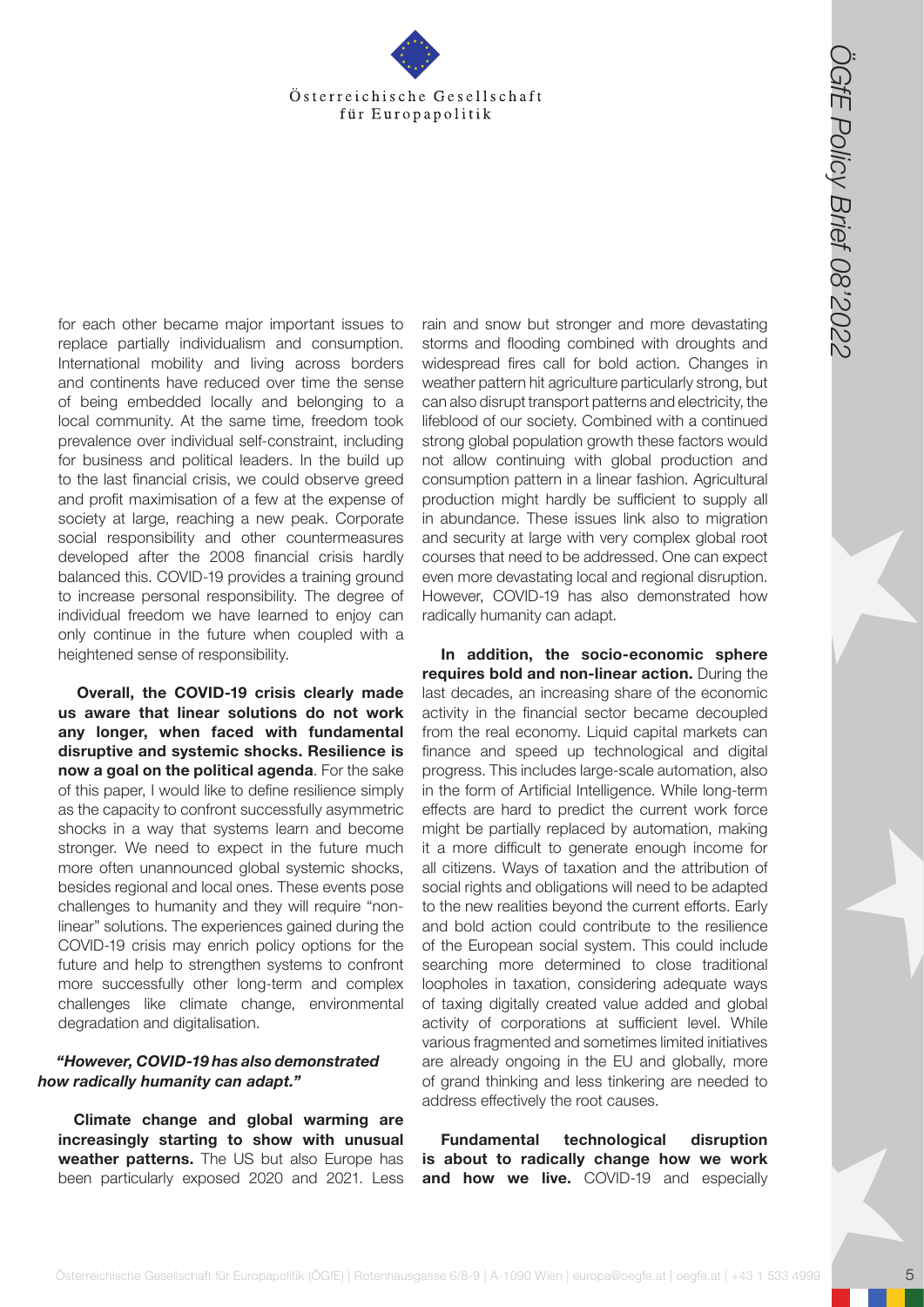

working from home demonstrated the potential of digitalisation and hinted at the potential speed of its adoption. While opinions diverge on how rapidly what part of the work force might be replaced it seems certain that changes in the actual work place will also require those staying in employment to fundamentally readapt their skill set. This is even more so the case for those who lose their jobs. Reskilling and upskilling will have to take centre place during the years to come. Not only in the work place but also in society adaptation will cause intensified adult learning requirements. Finally, schools need to prepare children adequately for this reality. At least a major disruption of the world of work lies ahead and this will also have an impact on how we make a living and how we master life. A daring and adequate policy framework could ease social acceptation of such a change.

#### *"COVID-19 could become an important catalyst for deep change."*

**These challenges provide at the same time opportunities, but in order to use them we have to challenge several paradigms.** One is that globalisation dictates politics, leaving practically no space for innovative political action; another is the myth of the auto-regulatory capacity of markets; or the need for ever-increasing growth, as well as the importance of size and of economies of scale. Finally, and most importantly, is the need to regain the notion of individual responsibility towards others and society that was weakened or got lost during the last decades. This could provide an opportunity to re-establish orientation for and engagement of the individual. COVID-19 could become an important catalyst for deep change. What does this all mean for Europe?

#### **3. Europe is facing major challenges – it needs political and economic innovation and genuinely new thinking**

**Europe needs to go beyond the linear, too. Traditional policies and established economic, social or political action cannot**  **address fully the enormous global challenges outlined.** The EU has embarked on the twin (digital and green) transition but to fully catch up with reality, Europe needs to start looking more intensively for its own ways and models creating spaces for more fundamental innovation. This could mean also accelerating already initiated processes.

6 Solen Control of the state of the state of the state of the state of the state of the state of the state of the state of the state of the state of the state of the state of the state of the state of the state of the stat **Lack of clear and easily communicable vision, lack of committed leadership:** Analysing European politics shows that the parties traditionally in power, whether from the left or from the right, continued to apply the same well-known remedies to today`s rapid and ever-increasing challenging change. Generally, European politics both at national and at EU level has been characterised by a lack of daring imagination and a compelling vision commensurate to todays and tomorrows challenges. This contributed to the population increasingly losing trust in politics and in the political and economic elites. Voters consider political and economic leaders lacking capability or interest to solving their pressing problems (jobs, health care, global warming, pensions, migrants, and digitalisation). Such sentiments risk being exploited by extremist parties. COVID-19 provided an opportunity to reengage through sound and forward-looking reconstruction and resilience funding combined with efforts like the Conference of the Future. However, in a fundamentally and increasingly rapid changing environment core European achievements may only be kept through radically adapting a majority of the systems we live in.

*"The Russia-Ukraine war, and Europe's decisive and united front towards Russia is a good illustration how quickly long-held positions can change and increase unity towards joint action."* 

**Incomplete information through media and politics risks further increasing scepticism of the EU.** Years of negative propaganda by many national politicians combined with ever more concentrating media interests fuelled a biased perception of Europeans towards the European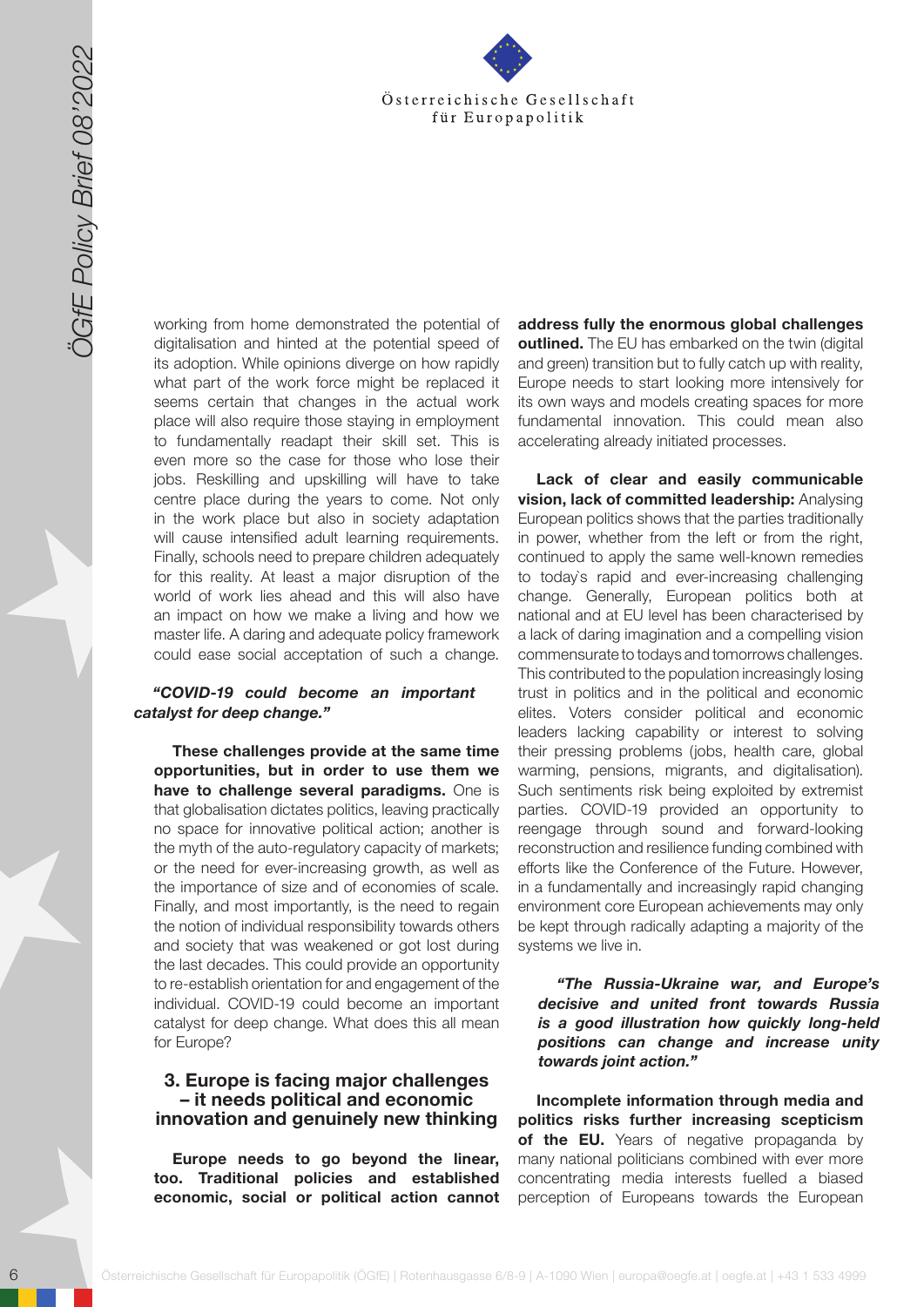

**Osterreichische Gesting and Theoretical Control in the control in the control in the control in the control in the control in the control in the control in the control in the control in the control in the control in the** project as it is and of its future. Digitalisation facilitates living in self-reinforcing bubbles of public opinion. Many efforts at all level of governance and education try to address this phenomenon. EU institutions, unfamiliar to many, are seen as detached and distant from peoples' real concerns, in contrast to an allegedly safer and more familiar space at national level. Conflicts may arise. Global warming is a game changer, as events do not stop at national borders nor can they be controlled by humans. Swift and forceful human action might reduce speed and impact but cannot eradicate the root course any longer. More and bigger natural disaster are expected to directly affect increasing numbers of Europeans. Resilience requires therefore action on local, regional and national but also on EU level with a potential uniting effect. The Russia-Ukraine war, and Europe's decisive and united front towards Russia is a good illustration how quickly long-held positions can change and increase unity towards joint action. This needs to be translated into a longterm and systemic approach.

#### **4. A way forward – key ingredients for an innovative European model**

Beyond the need for a radically improved security architecture, these are some thoughts, sometimes far-reaching, of how such a European way forward could look like in the socio-economic spheres.

**Resilience as a concept has suddenly gained importance. COVID-19 has shown how fragile economic and social systems are, ranging from health systems and care for the elderly to global supply chains and just-in-time production.** While globalisation provides many advantages taken to the extreme it can become even a threat. Resilience is also important in view of climate change adaptation and mitigation as the frequency and magnitude of non-liner events is likely to further increase in the future. It is linked to smaller, more manageable and probably regional as well as interconnected networked systems. Measures could include keeping food production closer to consumption, assuring work for a local work force,

reducing just-in-time processes by increasing intermediate stocks or using new technologies like 3D printing as an alternative to mass production. Since concepts and beliefs like circular economy are more popular in Europe, than elsewhere they may help to shape the future here more forcefully.

#### *"The social economy movement that puts a positive impact on society over business profits is a prominent example."*

**The principles of what Europe really stands for should be at the core of the reflections.** What could be key ingredients of a social and economic model to emerge for Europe? As a minimum, it appears important to render economics more human again and balance principles of growth and profit maximisation with other considerations, be they environmental or social. This is not entirely new. There is a long tradition in Europe that had partly been side-lined by the dominance of "neoliberalism". However, in parallel to the established socioeconomic model and largely unnoticed by the mainstream, a myriad of new forms of economic and social actions have emerged over the past years who could contribute to a real quest for innovation and development. The social economy movement that puts a positive impact on society over business profits is a prominent example.

**Are there signposts from the past?** Social partnership had an important historic role in Austria, Germany but also in the Netherlands, Denmark and other countries. Ludwig Erhard, *[chancellor of West](https://en.wikipedia.org/wiki/Ludwig_Erhard) [Germany](https://en.wikipedia.org/wiki/Ludwig_Erhard)* from 1963 until 1966, created the vision of a "[social market system](https://www.britannica.com/topic/social-market-economy)" one precondition for the German "economic miracle" after the Second World War. Being based on sharing profits and economic gains more widely (for instance through structural social dialogue leading to salary and wage increases) allowed it to invest in society (especially into health, education and public infrastructure). It would need to be adapted to today s requirements: environmental sustainability would be central and the need to embed economic and societal wellbeing in a global context.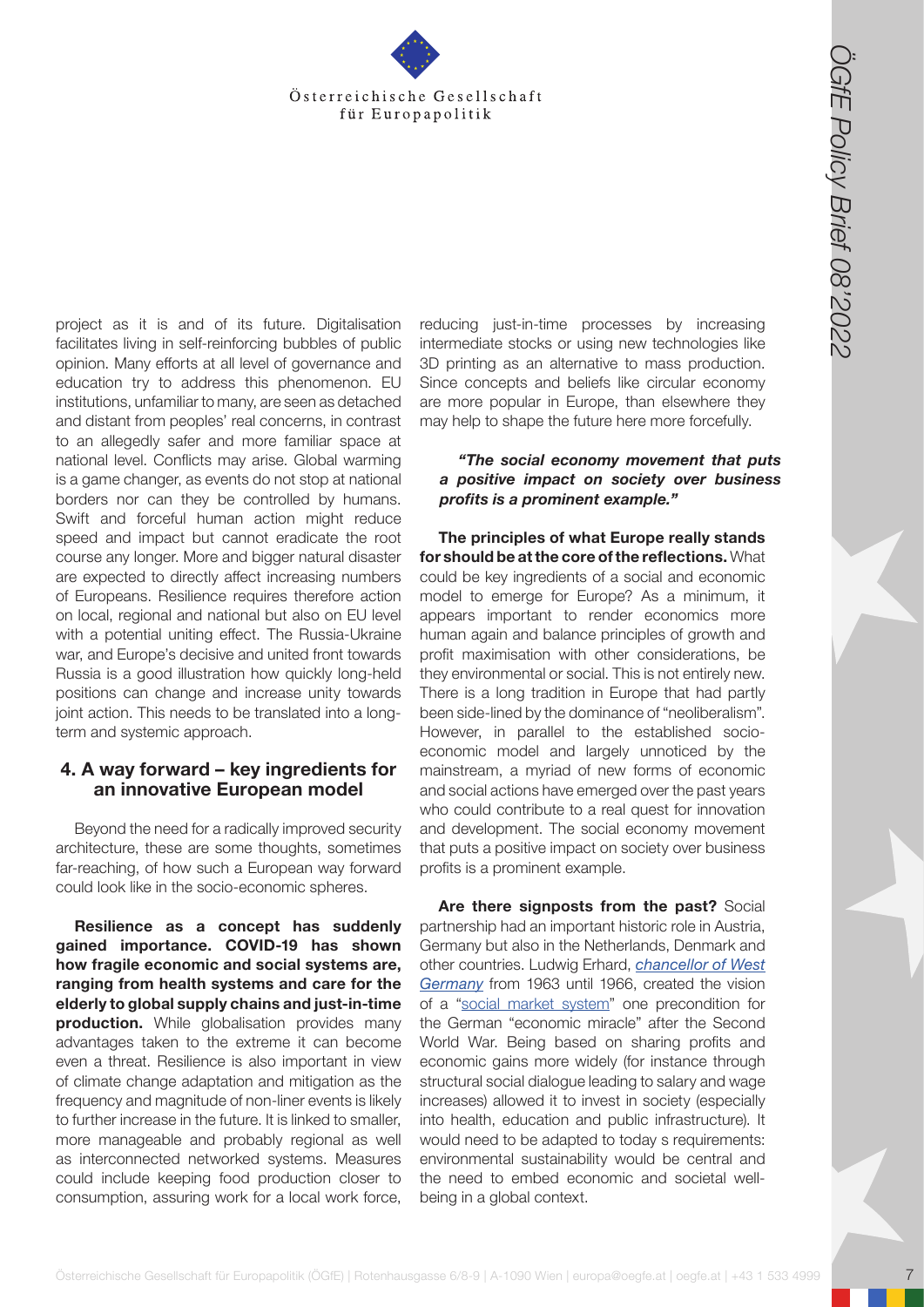

**The Nordic Model of Scandinavian countries is another source of inspiration. It includes a combination of [free market philosophy](https://en.wikipedia.org/wiki/capitalism) with a comprehensive [welfare state](https://en.wikipedia.org/wiki/welfare_state) and [collective](https://en.wikipedia.org/wiki/collective_bargaining)  [bargaining](https://en.wikipedia.org/wiki/collective_bargaining) at the national level and it is built on trust.** Other characteristics are: enhancing individual autonomy and promoting [social mobility](https://en.wikipedia.org/wiki/social_mobility); a [corporatist](https://en.wikipedia.org/wiki/corporatist) system with negotiated wages; widespread [private ownership,](https://en.wikipedia.org/wiki/private_ownership) free markets and [free trade](https://en.wikipedia.org/wiki/free_trade). These are models based on a central role of social dialogue and bargaining, mutual consideration and trust put in a longer time horizon. The World Happiness Report<sup>3</sup> repeatedly identified the happiest nations to be concentrated in Northern Europe.

#### *"At the same time, social guarantees and access to affordable healthcare remain a central feature of the social contract."*

Solomood and the state for the state for the state for the state for the state for the state for the state of the state of the state of the state of the state of the state of the state of the state of the state of the st **Adapting social security remains a key challenge.** Social security built around stable jobs for most bridges limited and short periods of unemployment and of personal crisis of a limited part of the population. The underlying principle ensures that most or all people will always have their livelihood ensured during their lifetime. Future employees may be less often long time employed if at all and thus their economic participation might be much more fragmented. This requires a new model to keep the above made promise, a sort of minimum income at all times. Digitalisation and technological change could generate a dominant share of economic output with less or little human work involvement while individuals might need to engage in a variety of jobs or activities (like mini online service contracts, social work, subsistence farming or combining various different kind of activities in an uncertain pattern). At the same time, social guarantees and access to affordable healthcare remain a central feature of the social contract. In this

context, the EU Porto Social Summit<sup>4</sup> was a step towards a better-defined social vision of Europe.

**The new is already growing and becomes visible.** A myriad of innovative business and social activity models is emerging in a variety of EU countries. These are often small and local initiatives that seek to construct a different kind of economy or even society. The 2008 financial crisis had caused a sharp rise in unemployment in some European countries. Social need has driven the expansion of new initiatives in deprived areas and more depressed regions, which had to look for alternatives out of necessity. COVID-19 gave an additional push.

**The concept of "Sharing economy, social economy and social business" is such a phenomenon.** Many of these initiatives have in common a different approach to profit maximisation, sharing profits and distributing wealth by reinvesting into communities and collaborative working methods. They have a strong appeal to young people. The cooperative movement or micro credits, business creation platforms and networks are seeing a new founding spree.

**These initiatives have reached scale.** There are 2.8 million social economy enterprises in the EU5 , representing 10% of all businesses in the EU. About 13.6 million people – 6.2% of the EU's employees – work for social economy enterprises<sup>6</sup>. They have different legal forms and various objectives ranging from agriculture, renewable energy, the provision of social services, employment creation and sheltered workshops to alternative banking. Up to a quarter of all new business in Europe is created along these

<sup>3)</sup> Sustainable Development Solutions Network, [The World](https://worldhappiness.report/)  [Happiness Report 2021](https://worldhappiness.report/).

<sup>4)</sup> [Porto Social Summit - Consilium](https://www.consilium.europa.eu/en/meetings/european-council/2021/05/07/social-summit/) [\(europa.eu\)](http://europa.eu).

<sup>5)</sup> [Social economy in the EU](https://ec.europa.eu/growth/sectors/proximity-and-social-economy/social-economy-eu_en) [\(europa.eu\)](http://europa.eu).

<sup>6)</sup> Commission Staff Working Document accompanying Communication from the Commission to the European Parliament, the Council, the European Economic and Social Committee and the Committee of the Regions Building an economy that works for people: an [Action Plan on Social](https://ec.europa.eu/social/main.jsp?catId=1537&langId=en) [Economy](https://ec.europa.eu/social/main.jsp?catId=1537&langId=en), 9.12.2021.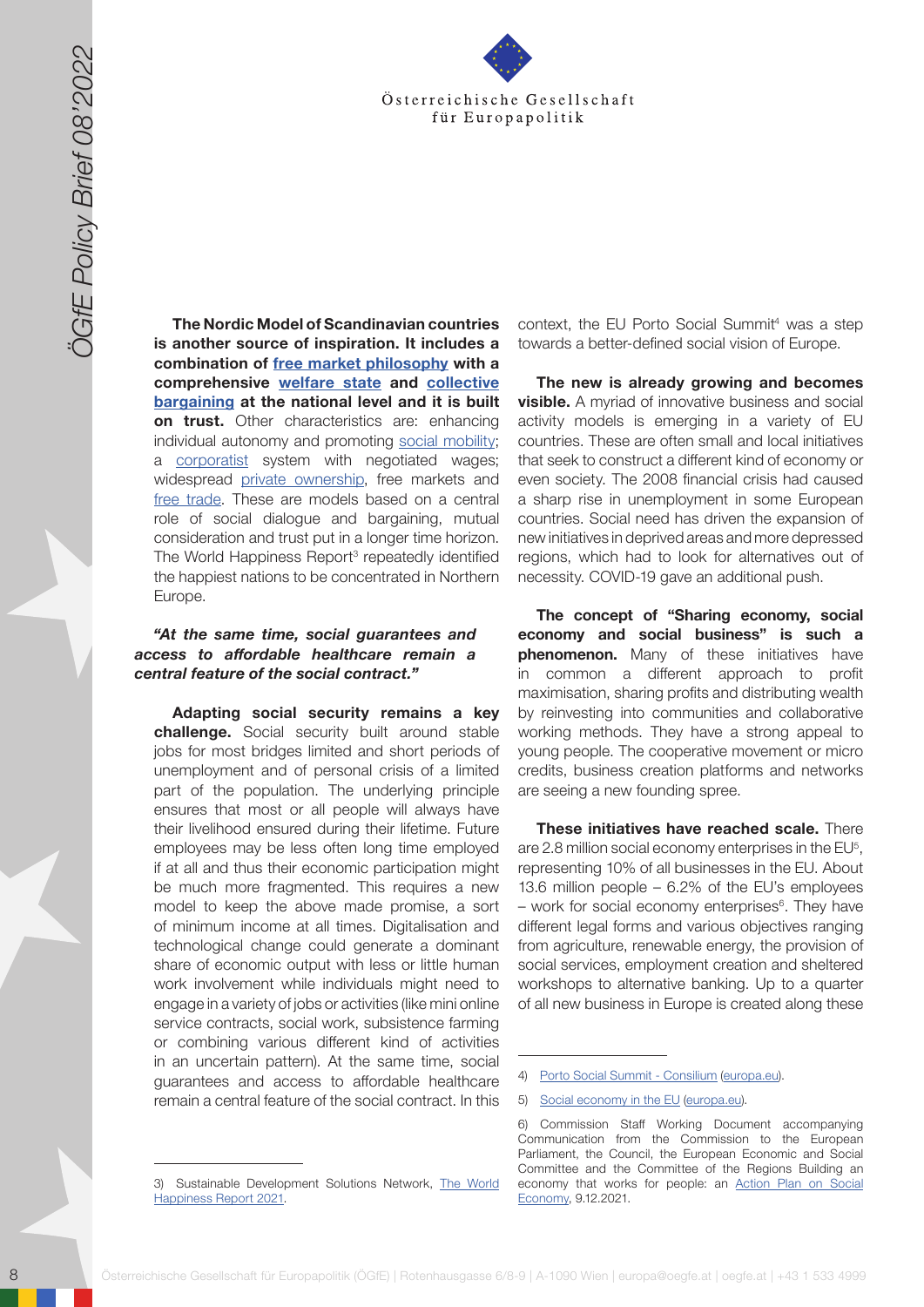

lines and operates successfully, especially among the youth.

*"Reducing obsolescence and slowing down product cycles could at the same time ease the pressure on individuals to keep up consumption and strive forever-higher earnings."* 

**Osterreichische Gesellschaft für Europapolitik (OGfer Europapolitik für Europapolitik (OGfer Europapolitik (OGfer Europapolitik (OGfer Europapolitik (OGfer Europapolitik für Europapolitik (Society and A-1090 Section 2002) Promoting a green and circular economy has also gained ground in recent years with**  an impact at local level. The need to generate economic growth and to keep continuously increasing company profit led to ever more rapidly evolving product cycles. Planned obsolescence artificially restricted the actual utilisation time of products. Companies' approach "to replace instead of repair" has increased consumption but also created unnecessary waste. In a climate change paradigm, we cannot afford such waste of natural resources much longer. Response was creating local repair circles, limiting waste and making products accessible to disadvantaged groups again. Reducing obsolescence and slowing down product cycles could at the same time ease the pressure on individuals to keep up consumption and strive forever-higher earnings. If this is based on voluntary constraint, it would not be perceived as negative wealth effect; a way of rendering limited economic growth acceptable to people and increasing overall system resilience. This is also true for energy security, moving away from fossile fuel dependency, through increased local and regional clean energy production.

**Another potential driver is technical progress, in particular in manufacturing.** The so-called fourth industrial and/or digital revolution puts artificial intelligence and robotics at the centre of attention. More digitisation combined with robotics could substitute centralised mass manufacturing with more decentralised and customised manufacturing. 3D printing or additive manufacturing allows reorganising production, ultimately replacing high volume production patters in globally spread locations by a regional and

eventually evening local, smaller-scale production. New industrial robots could have a similar effect, allowing for production again in Europe and its neighbouring regions in the in the South.

#### *"Already now, property prices and rents in many cities keep increasing faster than salaries."*

**Today digital access reinforces flexibility and adaptability; tomorrow virtual reality and artificial intelligence may blur boundaries between cities and their surroundings.** New technologies provide access to knowledge, education and leisure from everywhere. As these social goods may increasingly become available beyond city boundaries people could choose more freely where they want to live. While in the past, the trend was to migrate to the cities, for reasons such as proximity to the workplace and availability of infrastructure and education, new technologies could reinforce moving back to the countryside. Already now, property prices and rents in many cities keep increasing faster than salaries. Ever more people have to commute hours within or into a megalopolis like, London or Paris. Changed working practices and living experience during COVID-19 may have unleashed imagination on future work and social life as well as city countryside balancing<sup>7</sup>.

**Resilience is a chance for re-industrialising Europe.** Preparing for potential shocks to come combined with experiences during COVID-19 could provide a real opportunity for Europe. Partially replacing an increasingly centralised and thus by definition standardised and less flexible system by a more regionalised, more socially and economically but also environmentally adaptive system which is less dependent on economies of scale and mass production might strengthen Europe's industrial base. This approach would naturally favour

<sup>7)</sup> In Nordic countries cities have known outward migration to the areas surrounding these cities, compare roundtable on Post-COVID-19 settlement patterns across urban and rural areas in Sweden, May 20, 2021.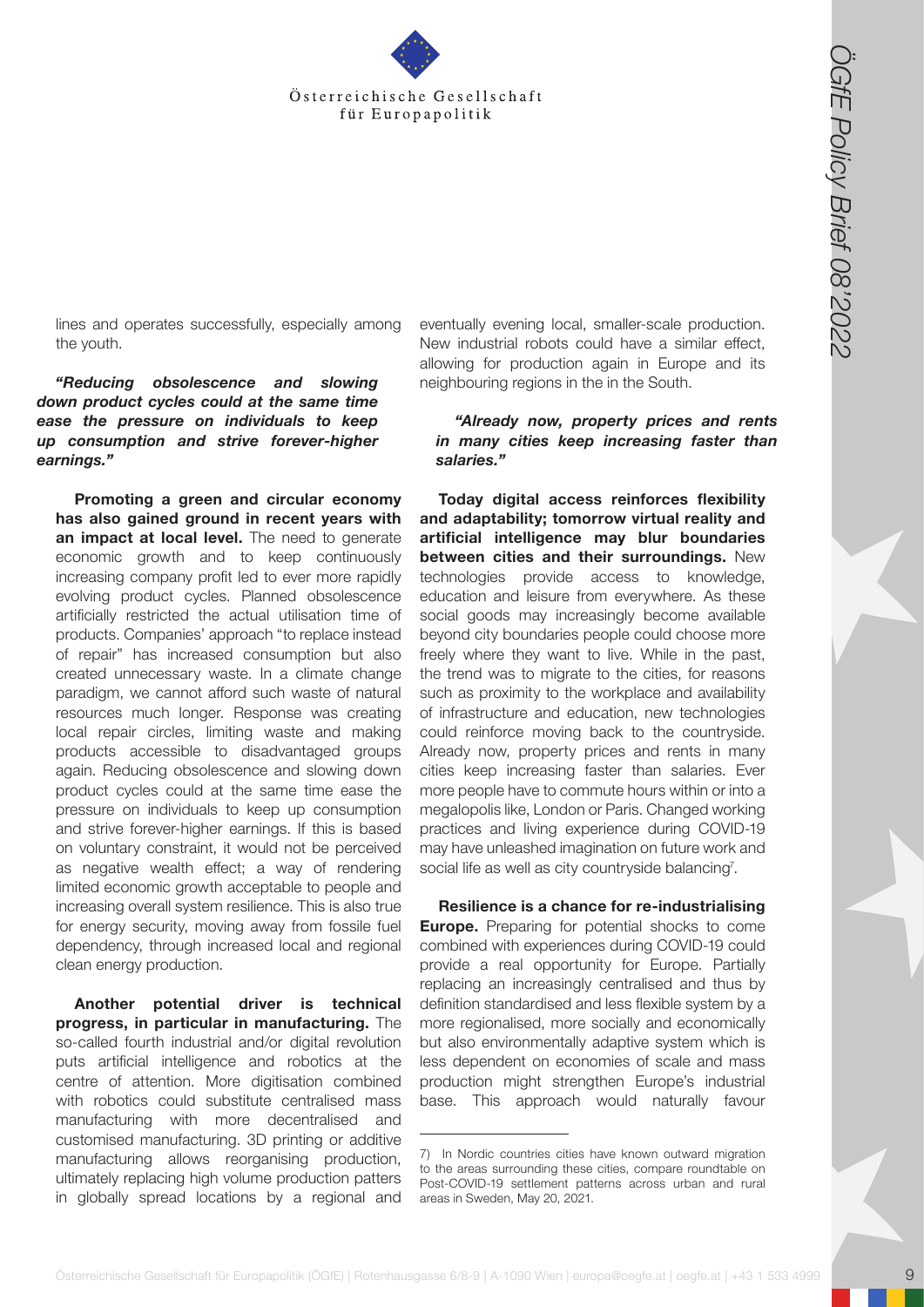

small and medium-sized enterprises (SMEs) and company networks over larger corporates. SMEs are already the backbone of European economies and account for the largest share of employment. They are generally more innovative and adaptive if supported by adequate ecosystems, including strong capacities for re-skilling and upskilling. Further increasing the number of small companies should mean more jobs and might allow Europe to generate more flexible structures of manufacturing and of work.

#### *"Modern European society could be imagined living both in human metropolitan and in liveable rural areas also inspired by the Bauhaus project."*

**Decentralised regional and local manufacturing could create work outside and inside the current metropolitan areas.** Different working and living patterns combined with adapted city and regional planning could dramatically reduce current transport needs, contributing to substantially reducing global warming whilst potentially increasing happiness of us all by leaving room for further social and economic innovation. Modern European society could be imagined living both in human metropolitan and in liveable rural areas also inspired by the Bauhaus project<sup>8</sup>. Widespread working from home during COVID-19 showed the potential of this.

**Agriculture needs to become more resilient. Consumers in several European countries increasingly change their consumption patterns including for agricultural products.** Bio has become a growing trend. In many countries, consumers want to know the origin of what they eat/drink. Some shops as well as restaurants start informing about the origin of products. The percentage of the European population willing to pay higher prices for biological products and food is still

limited but it might grow. Ensuring enough food for Europe will need a variety of approaches including more biological as well as innovative technological ones. This would allow for a larger variety of food production while increasing the local content also a potential hedge against sudden weather changes or disruptions due to conflicts. Current regulation being strongly oriented towards global food production might need to become more flexible again to facilitate local farming and food production for local and regional consumption. Increasing the quality food and reducing waste could help strengthening sustainability of the food chain. Farming comes also back into the city through vertical farming, urban gardening and other innovations.

**The change and innovation are not possible without adapting education systems.** The digital and green transition and increased individual resilience require additional competences, skills and attitudes. The intensity of continuous learning is likely to increase. Thus, the whole education cycle from early childhood education and care to higher education and adult learning needs to be reviewed and if necessary adapted. Upskilling and reskilling will also intensify in the near future. This requires eventually a more extensive and different offer. All this poses a challenge to institutions, teachers and learners.

10 October 10 October 10 October 10 October 10 October 10 October 10 October 10 October 10 October 10 October 10 October 10 October 10 October 10 October 10 October 10 October 10 October 10 October 10 October 10 October 1 **Therefore, a stronger orientation towards local and regional including networked solutions could be part of a European response.** However, this should happen within a global context. An important consideration is whether globalisation and global just-in-time operations, key concepts during the last decades ensuring continuous growth, can still be linearly projected into the future. A partial decoupling from globalisation could be an alternative. COVID-19 is a facilitator for this. There is by no means an end of global trade and production. However, it needs to be better adapted to support the global climate change agenda and paradigm. One approach would be to divert to global if regional is not feasible, based on assessing what could better be supplied locally and what is

<sup>8)</sup> [New European Bauhaus](https://europa.eu/new-european-bauhaus/index_en) is a creative and interdisciplinary initiative that connects the European Green Deal to our living spaces and experiences.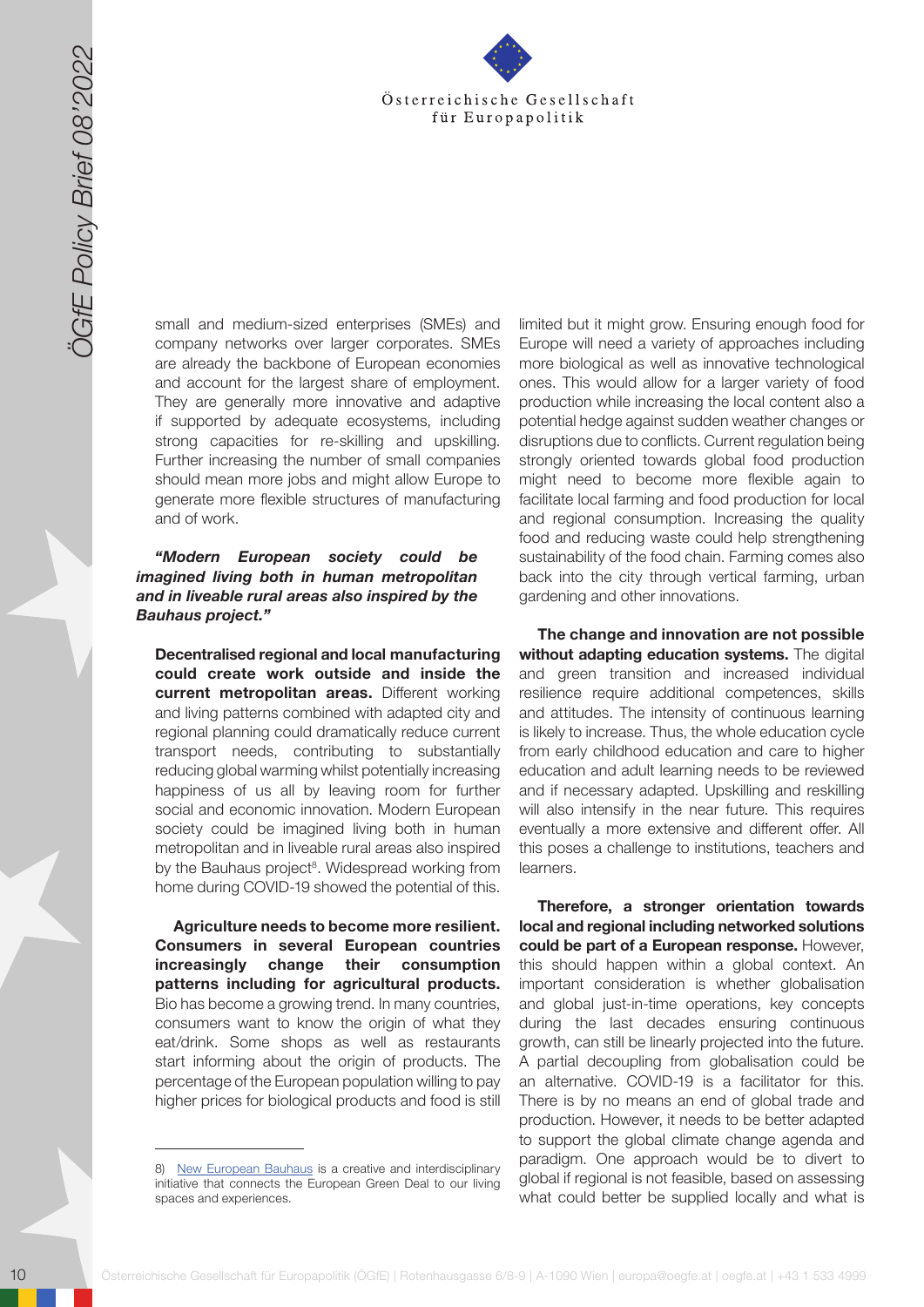

best provided internationally. Would such a bottomup approach using subsidiarity principles ensure greater sustainability that is socially accepted? In any case, recent trends show that globalisation in trade is in decline and national protectionism on the raise<sup>9</sup>. The future may take the form of increased localisation and regionalisation within a global context.

**Regionalisation is not necessarily limited to Europe; it can be a wider concept.** Some economic global players already organise their business around major industrial areas, such as Asia Pacific, the Americas and so on. Several large countries like China engage in comparable moves by aiming to reduce imports of various industrial goods through local innovation and building their own manufacturing base by 2025. If China, for instance, becomes less attractive for European investment why should encouraging European production in its neighbourhood, for instance in North Africa, not be a good alternative from a European perspective?

#### *"To start with, investment in education and training would need to be substantially increased, not only in quantity but also in quality."*

**Why should Europe not promote and develop the fourth Industrial Revolution and innovative concepts more intensively around the Mediterranean Sea. European Southern urgently need jobs and development.** SMEs all over Europe could be encouraged to invest rather in these regions and in North Africa instead of faraway Asia. Industrial alliances across the Mediterranean in line with European environmental and social standards could lead to a re-shoring and near shoring of value chains while reducing transport costs. Of course, there remain many challenges, like a weak business climate and governance, different education and cultural factors,

which need to be overcome in order to gain a new social, economic and political stability. To start with,

**Osterreichische Gesellschaft für Europapolitik (Cff Europapolitik (Cff Europapolitik (Cff Europapolitik (Cff Europapolitik (Cff Europapolitik (Cff Europapolitik (Cff Europapolitik Cff Europapolitik (Steel Schement and Cf but so are the risks of non-action. Europe shares the Mediterranean Sea with North African countries and the Middle East.** The Arab Spring has swept away autocratic regimes but most are back in the meantime and more oppressive than before. With the increasing numbers of refugees, security issues and addressing the root causes of migration and radicalisation have moved to the top of the agenda. This means increasing attention needs to be devoted to improving living conditions in the countries of origin and transit, particularly on the African continent. Otherwise, and increasingly in the context of climate change but also man-made conflicts such as the Russia-Ukraine war, Europe risks being confronted with continued political and social-economic instability and waves of massive migration across EU external borders.

**Elements exist already at EU level but more needs to be done by countries, and across economic and political actors.** The historically fragmented approach towards development and security turned into a more comprehensive fashion. The EU promotes the twin green and digital transition. In this context, the 'Fit for 55+ package<sup>10'</sup> is an important driver for innovation and the EU Resilience and Recovery Facility supports member states in their efforts. The EU has developed policies to stabilise the economic and social situation in the Maghreb and Mashrek, and is promoting investment both in North Africa and in Africa as a whole, by setting up an investment fund. However, this might not yield sufficiently rapid and tangible results for the population. Exporting resilience to our neighbours

investment in education and training would need to be substantially increased, not only in quantity but also in quality. **The risks of such an approach are numerous** 

<sup>9)</sup> The Tide Turns? Trade, Protectionism, and Slowing Global Growth, Beyond Trade War in Washington.

<sup>10)</sup> It revises climate and energy laws in a very ambitious fashion aiming to align key EU policies with a new 55 percent reduction of net-emissions by 2030.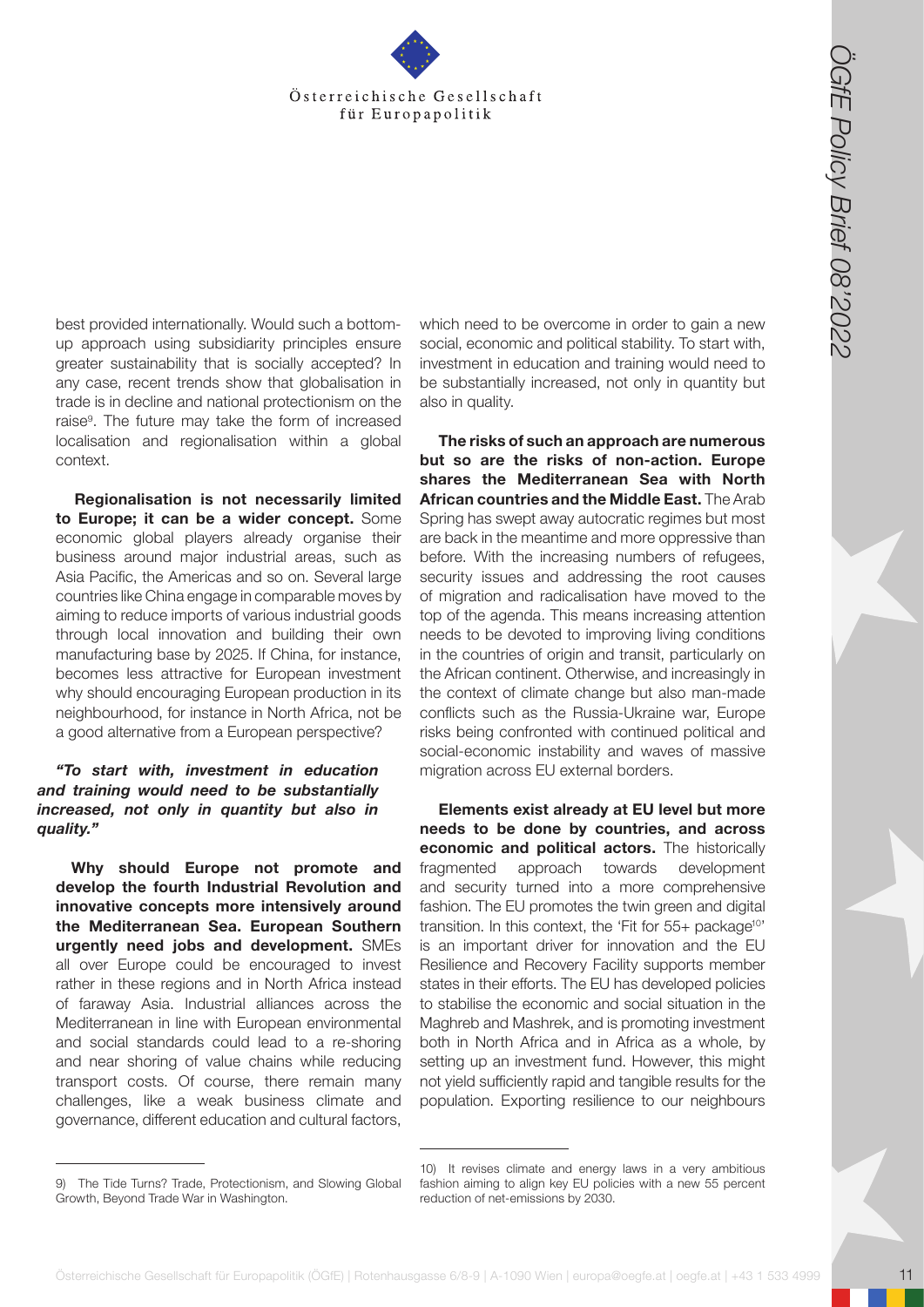

might involve favouring innovative local solutions and employment creation. Mobilising economic actors for production around the idea of "small is beautiful", creating medium and small-scale actions of high quality and local value added might be promising.

#### **5. Conclusions**

12 October 12 October 12 October 12 October 12 October 12 October 12 October 12 October 12 October 12 October 12 October 12 October 12 October 12 October 12 October 12 October 13 October 13 October 13 October 13 October 13 **American political disengagement has created opportunities and risks for Europe and the EU.** Rapid change and close to insurmountable challenges like climate change, conflicts, global demographics combined with sudden technological development and the rise of China require adequate answers that lie beyond the habitual technocratic linear approach. Europe cannot rely only on US stewardship any more. A transformative forwardlooking and communicable vision, developed through a comprehensive European dialogue could help shaping a "new grand European concept", combining ambitious economic, environmental and social development domestically with a truly assertive cooperation both with the neighbouring regions and beyond.

A new and more engaged dialogue at all levels can generate the necessary ideas and adequate policies for Europe's challenges. In particular, the experience gained with COVID-19 can fuel imagination. While the dual, green and digital, transition provides a general orientation, the necessary detailed implementation requires a bottom-up process that goes beyond traditional political lines and requires a neutral platform.

The key actors of such a platform or dialogue still have to emerge. Most likely it should involve a combination of academics centered in universities and think tanks, public fora animated by civil society, but also traditional stakeholders like social partners and political parties. In order to reach out and to involve in particular the young this requires the use of social media in an engaging fashion. The Conference on the Future of Europe is a good start for civil society. At the end, a majority of European citizens need to be reengaged on the one hand to support the EU,

based on broadly shared values and on the other hand to engage on this quest for innovative solutions and adequately adapted or new ways.

#### **Bibliography**

- Dandalov P. (2021) COVID-19\_The De-globalization Amplifier. Opinion? Geopolitical Monitor.
- Eckstein D., Künzel V., Schäfer L and Winges M. (2020) Global Climate Risk Index 2020, Germanwatch.
- Evenett S.E. and Fritz J. (2015) The Tide Turns? Trade Protectionism, and Slowing Global Growth. The 18th Global Trade Alert Report. CEPR Press.
- EPC, Europe in the world in 2022\_The transatlantic comeback (January-2022).
- European Commission (2020) 2020 Strategic Foresight Report, Charting the course towards a more resilient future.
- Florida Richard, Rodriguez-Pose, Storper, Michael, (2021) Crisis in a post COVID World, Urban Studies I-23, Urban Studies Journal Limited.
- Hamilton D.S. and Binnendijk H. editors (2022) One Plus Four: Charting NATO's Future in an Age of Disruption. NATO Task Force Report, Transatlantic Leadership Network.
- Howell J.F. et al (2021) World Happiness Report 2021.
- IPCC (2021) Climate Change 2021. The Physical Science Basis.
- McKinsey&Company (2020) NEF spotlight: A pandemic reboot for cities? Bloomberg New Economy Forum and McKinsey & Company, Fall 2020.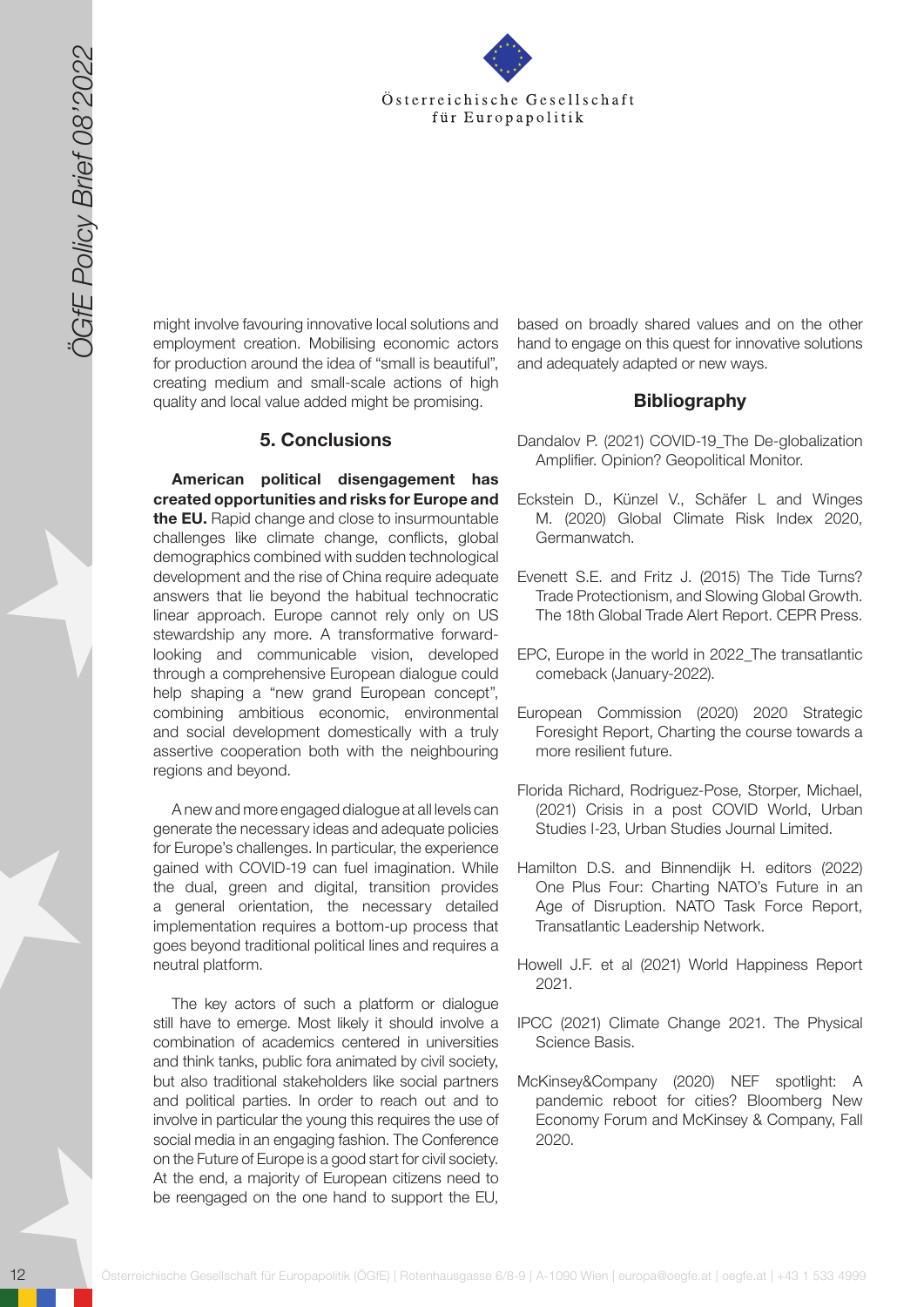- McKinsey&Company (2020) An operating model for the next normal: Lessons from agile organizations in the crisis (McKinsey), Article June 25, 2020.
- McKinsey&Company (2022) Covid Challenge for Business.
- **Österreichische Gesellschaft für Europapolitik (Conservations Conservations 6/8-9 | A-1090 Wien | Europapolitik (A-1090 Wien | A-1090 Wien | europapolitik (Conservations enterpretations) | europapolitik (Conservations ent** Meyer C., Vantaggiatio F. and Youngs R. (2021) Preparing the CSDP for the new security environment created by climate change. In Depth Analysis, European Parliament.
- Lehne Stefan, Europe is Struggling, Thirty Years after the Maastricht, Carnegie Europe, 08 February 2021.
- Middle East Institute (2021) The IPCC Sixth Assessment Report on Climate Change and what it means for the Middle East.
- OECD (2020) Strategic foresight for the COVID-19 crisis and beyond: Using futures thinking to design better policies.
- Sinan Ü. et al. (2022) Rewiring Globalization, Carnegie Endowment for International Peace.
- Tähitinen L., (2021) Beyond Trade War in Washington, The United States and our less global future, FIIA Briefing Paper March/304.
- Teachout Z. (2021) Monopoly Versus Democracy. How to End a Gilded Age, Foreign Affairs January/ February 2021.
- Tønnessen, Marianne, Movers from the city in the first year of Covid, Nordic Journal of Urban Studies, Vol 1, No. 2-2021, p. 131-147.
- Walt Stephen M. (2021) The Realist Guide to Solving Climate Change, Foreign Policy, 13.08.2021.

WTO (2021) World Trade Report 2021.